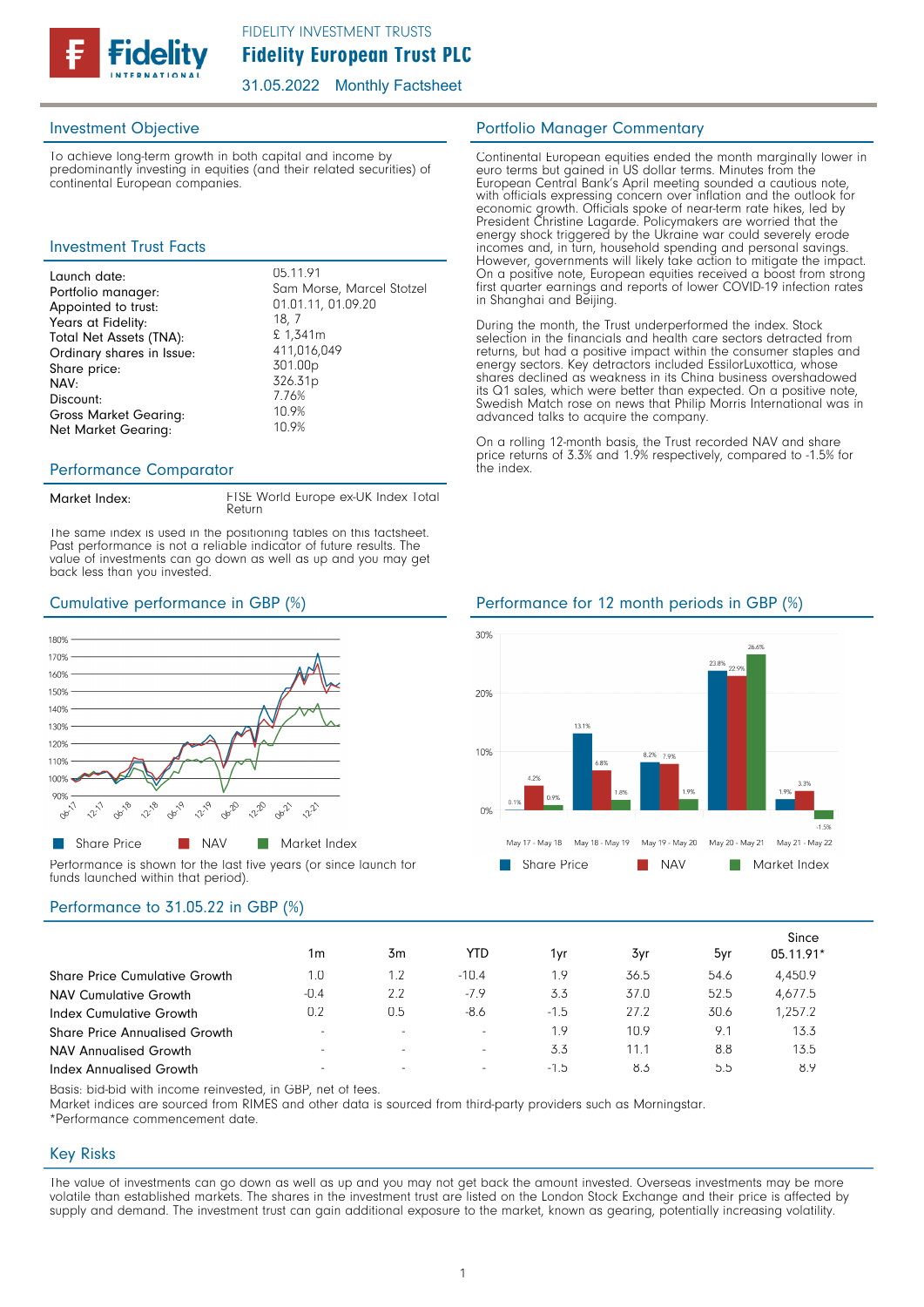# Fidelity European Trust PLC

31.05.2022 Monthly Factsheet

## Equity Exposure % Total Net Assets (% TNA)

|                       | Exposure<br>$(%$ (% TNA) |  |
|-----------------------|--------------------------|--|
| Gross Market Exposure | 1109                     |  |
| Net Equity            | 110.9                    |  |
| Other                 | n n                      |  |
| Uninvested Cash       | ΩO                       |  |

Notes on Portfolio Construction and a description of how data is calculated and presented are on page 3. Definitions of the terms used in the Equity Exposure table are in the Glossary.

## Sector/Industry Exposure (% TNA)

| <b>ICB Industry</b>           | <b>Net</b> | Index | Relative |
|-------------------------------|------------|-------|----------|
|                               |            |       |          |
| Financials                    | 20.7       | 16.3  | 4.4      |
| Industrials                   | 19.2       | 16.9  | 2.3      |
| <b>Health Care</b>            | 18.2       | 16.7  | 1.5      |
| <b>Consumer Discretionary</b> | 13.1       | 12.3  | 0.8      |
| Technology                    | 11.7       | 8.3   | 3.4      |
| <b>Consumer Staples</b>       | 10.3       | 9.7   | 0.6      |
| <b>Basic Materials</b>        | 5.3        | 5.1   | 0.1      |
| Energy                        | 4.6        | 4.9   | $-0.3$   |
| <b>Utilities</b>              | 3.0        | 4.5   | $-1.4$   |
| Telecommunications            | 1.8        | 3.8   | $-2.0$   |
| Real Estate                   | 0.0        | 1.5   | $-1.5$   |
| <b>Total Sector Exposure</b>  | 107.7      | 100.0 |          |
| Other Index / Unclassified    | 3.1        | 0.0   |          |
| <b>Total Equity Exposure</b>  | 110.9      | 100.0 |          |

## Top Net Long Positions (% TNA)

|                         | <b>ICB Industry</b>           | Country            | <b>Net</b> | Index | Relative |
|-------------------------|-------------------------------|--------------------|------------|-------|----------|
| NESTLE SA               | <b>Consumer Staples</b>       | Switzerland        | 7.1        | 4.5   | 2.7      |
| ROCHE HOLDING AG        | <b>Health Care</b>            | Switzerland        | 5.1        | 3.3   | 1.8      |
| asml holding nv         | Technology                    | <b>Netherlands</b> | 5.0        | 2.9   | 2.1      |
| LVMH MOET HENNESSY SE   | <b>Consumer Discretionary</b> | France             | 4.8        | 2.1   | 2.7      |
| <b>TOTALENERGIES SE</b> | Energy                        | France             | 4.6        | 1.9   | 2.7      |
| NOVO-NORDISK AS         | <b>Health Care</b>            | Denmark            | 4.4        | 2.3   | 2.0      |
| SANOFI                  | <b>Health Care</b>            | France             | 3.8        | 1.5   | 2.3      |
| L'OREAL SA              | <b>Consumer Discretionary</b> | France             | 3.4        | 1.1   | 2.2      |
| <b>ESSILORLUXOTTICA</b> | <b>Health Care</b>            | France             | 3.2        | 0.6   | 2.6      |
| SWEDISH MATCH AB        | Consumer Staples              | Sweden             | 3.2        | 0.2   | 2.9      |
|                         |                               |                    |            |       |          |

|                          | <b>Net</b> | Index      | Relative |
|--------------------------|------------|------------|----------|
| SWEDISH MATCH AB         | 3.2        | 0.2        | 29       |
| 31 GROUP PLC             | 2.7        | 0.0        | 27       |
| DEUTSCHE BOERSE AG       | 31         | $\Omega$ 4 | 27       |
| <b>TOTALENERGIES SE</b>  | 4.6        | 19         | 27       |
| TVMH MOFT HENNESSY SF    | 48         | 21         | 27       |
| NESTI E SA               | 71         | 4.5        | 27       |
| <b>ESSILORI UXOTTICA</b> | 3.2        | 06         | 26       |
| <b>IINDE PIC.</b>        | 26         | n n        | 26       |
| LEGRAND SA               | 27         | 0.3        | 23       |
| FNFI SPA                 | 3.0        | n 7        | 23       |

## Net Long Positions Concentration (% TNA)

|          | Fund  | Index |
|----------|-------|-------|
| Top 10   | 44.5  | 23.8  |
| Top 20   | 699   | 33.5  |
| Top $50$ | 107.7 | 51.3  |

## Market Capitalisation Exposure (% TNA)

| GBP                              | <b>Net</b> | Index | Relative |
|----------------------------------|------------|-------|----------|
| $>10$ bn                         | 92.0       | 83.6  | 8.4      |
| 5-10 <sub>bn</sub>               | 8.3        | 9.8   | $-1.5$   |
| $1-5$ bn                         | 6.5        | 5.6   | 0.9      |
| $0-1$ bn                         | 0.0        | 0.8   | $-0.8$   |
| <b>Total Market Cap Exposure</b> | 106.8      | 99.8  |          |
| Other Index / Unclassified       | 4.0        | 0.2   |          |
| <b>Total Equity Exposure</b>     | 110.9      | 100.0 |          |

## Country Exposure (% TNA)

|                               | Net   | Index | Relative |
|-------------------------------|-------|-------|----------|
| France                        | 30.2  | 22.0  | 8.1      |
| Switzerland                   | 23.4  | 20.4  | 3.0      |
| Germany                       | 10.1  | 17.0  | $-6.8$   |
| <b>Netherlands</b>            | 6.6   | 8.5   | $-1.9$   |
| Sweden                        | 6.1   | 7.0   | $-0.8$   |
| Italy                         | 6.1   | 5.3   | 0.8      |
| Denmark                       | 5.1   | 5.3   | $-0.1$   |
| United Kingdom                | 4.1   | 0.0   | 4.1      |
| Spain                         | 4.1   | 5.3   | $-1.2$   |
| Finland                       | 3.6   | 2.8   | 0.8      |
| Others                        | 8.2   | 6.6   | 1.6      |
| <b>Total Country Exposure</b> | 107.7 | 100.0 |          |
| Other Index / Unclassified    | 3.1   | 0.0   |          |
| <b>Total Equity Exposure</b>  | 110.9 | 100.0 |          |

| Country     | Net | Index | Relative |
|-------------|-----|-------|----------|
| Switzerland | 7.1 | 4.5   | 2.7      |
| Switzerland | 5.1 | 3.3   | 1.8      |
| Netherlands | 5.0 | 2.9   | 2.1      |
| France      | 4.8 | 2.1   | 2.7      |
| France      | 4.6 | 1.9   | 2.7      |
| Denmark     | 4.4 | 2.3   | 2.0      |
| France      | 3.8 | 1.5   | 2.3      |
| France      | 3.4 | 1.1   | 2.2      |
| France      | 3.2 | 0.6   | 2.6      |
| Sweden      | 3.2 | 0.2   | 2.9      |

## Top Overweight Positions (% TNA) Top Underweight Positions (% TNA)

|                     | Net | Index | Relative |
|---------------------|-----|-------|----------|
| NOVARTIS AG         | 0.0 | 2.5   | $-2.5$   |
| SIEMENS AG          | 0.0 | 1.3   | $-1.3$   |
| ALLIANZ SE          | 0.0 | 11    | $-11$    |
| AIR HOUIDE SA       | 0.0 | 11    | $-11$    |
| SCHNEIDER ELEC SA   | 0.0 | 1.0   | $-1.0$   |
| IBERDROLA SA        | n n | በ 9   | -0.9     |
| BAYER AG            | 0.0 | 09    | -0.9     |
| DEUTSCHE TELEKOM AG | n n | 09    | $-0.9$   |
| AIRBUS SE           | n n | በ 9   | -0.9     |
| <b>BNP PARIBAS</b>  | 0.0 | 0.8   | $-0.8$   |

Full portfolio listings, with the appropriate time lag as agreed by the Board, are available on request from Fidelity Investment Trusts. Figures may not always sum to totals due to rounding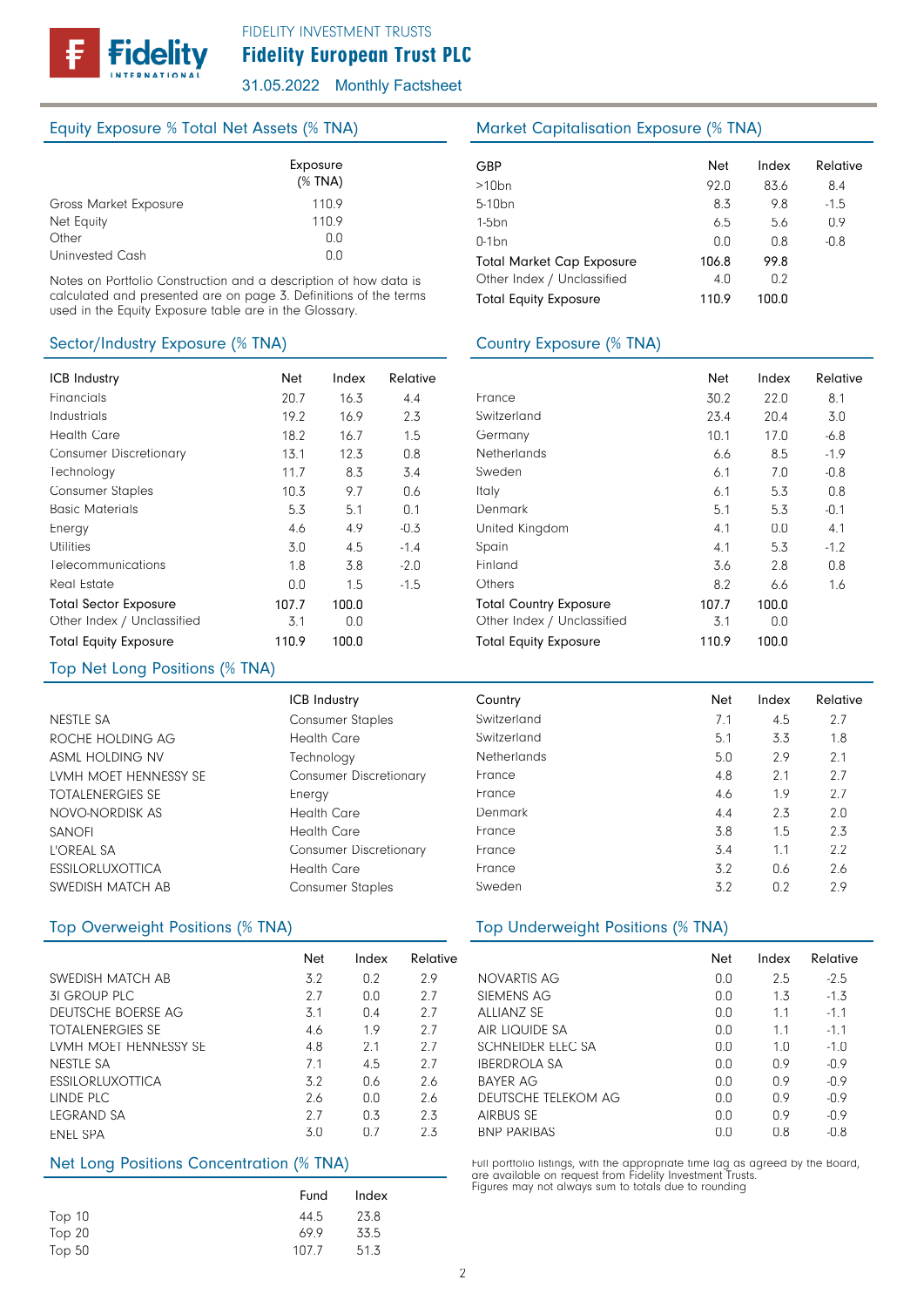

31.05.2022 Monthly Factsheet

The portfolio managers seek companies based on their prospects for producing dividends and dividend growth as this indicates steady structural growth. They search for companies focusing on four key areas which are positive fundamentals, which includes a good track record, structural growth cycle on cycle and a good return on capital employed; the ability to generate cash, with a robust underlying level of cash generation which relates to profitability; dislikes companies that borrow large sums of money and he looks for opportunities with the flexibility to invest: finally they prefer stocks that are attractively valued as they are not prepared to pay any price for a good opportunity. They look for good quality at a reasonable price and this is why their style has been associated with growth at a reasonable price or GARP. The portfolio will generally have low turnover with a typical holding period of three to five years. The composition of the portfolio is fairly concentrated. The portfolio managers do not have a bias to a particular sector or company size with a diversified selection of holdings. Further growth potential is delivered through the selection of stocks rather than sectors or countries.

## Approach and Style **Administrative & Dealing Information**

| Financial Year End:                         |
|---------------------------------------------|
| Reference currency:                         |
| Company domicile:                           |
| Company legal structure:                    |
| Capital quarantee:                          |
| ISIN:                                       |
| SEDOL:                                      |
| Bloomberg:                                  |
| Distribution frequency:                     |
| Charges made to income or capital:          |
| Other Ongoing Costs (including              |
| AMC/excluding Portfolio transaction costs): |
| Portfolio Transaction Costs:                |
| Annual Management Charge:                   |
|                                             |

31st December UK Sterling (GBP) United Kingdom Investment Trust No GB00BK1PKQ95 BK1PKQ9 FEV LN Bi Annual 25/75

0.79% 0.07 0.85% (net) on the first £400m of assets and 0.65% (net) on funds in excess of £400m.

## Independent Assessment

Information in this section is the latest available at date of publication. Further details can be found in the Glossary section of this factsheet. As some ratings agencies may use past performance to produce their assessments, these are not a reliable indicator of future results.

#### Morningstar Style Box ®



This factsheet contains information about the composition of the fund at a particular point in time. It aims to help you understand how the fund manager is positioned to achieve the fund's objectives.

The Equity Exposure table provides an overall view of the fund. Net<br>Equity represents - in percentage terms - how much of the fund is<br>invested in the market, netting off long and short positions. The<br>higher the figure, the geared.

The exposure and positioning tables on page 2 break the fund down into a number of different views, each providing a different perspective on the fund's investments.

## Portfolio Construction - Explained How data is calculated and presented

Portfolio composition data has been calculated and presented according to several general principles, which are listed below.

- **Aggregation**: all investments, including derivatives, linked to a particular issuing company have been combined to form a total percentage holding for each company. The aggregate holding is referred to in this factsheet aggregated.

Categorisation: for investments that have underlying securities we use the attributes of the underlying issuing company or common share to determine the appropriate sector, market capitalisation band and geographic area.

- Derivatives: all derivatives are included on an exposure basis and, where necessary, are delta-adjusted. Delta-adjusting expresses derivatives in terms of the equivalent number of shares that would be needed to generate the same return.

- "Basket" securities: securities that represent a number of<br>company shares - like index futures or options - are allocated to<br>categories (such as country) whenever possible. Otherwise they are<br>included in the "Other Index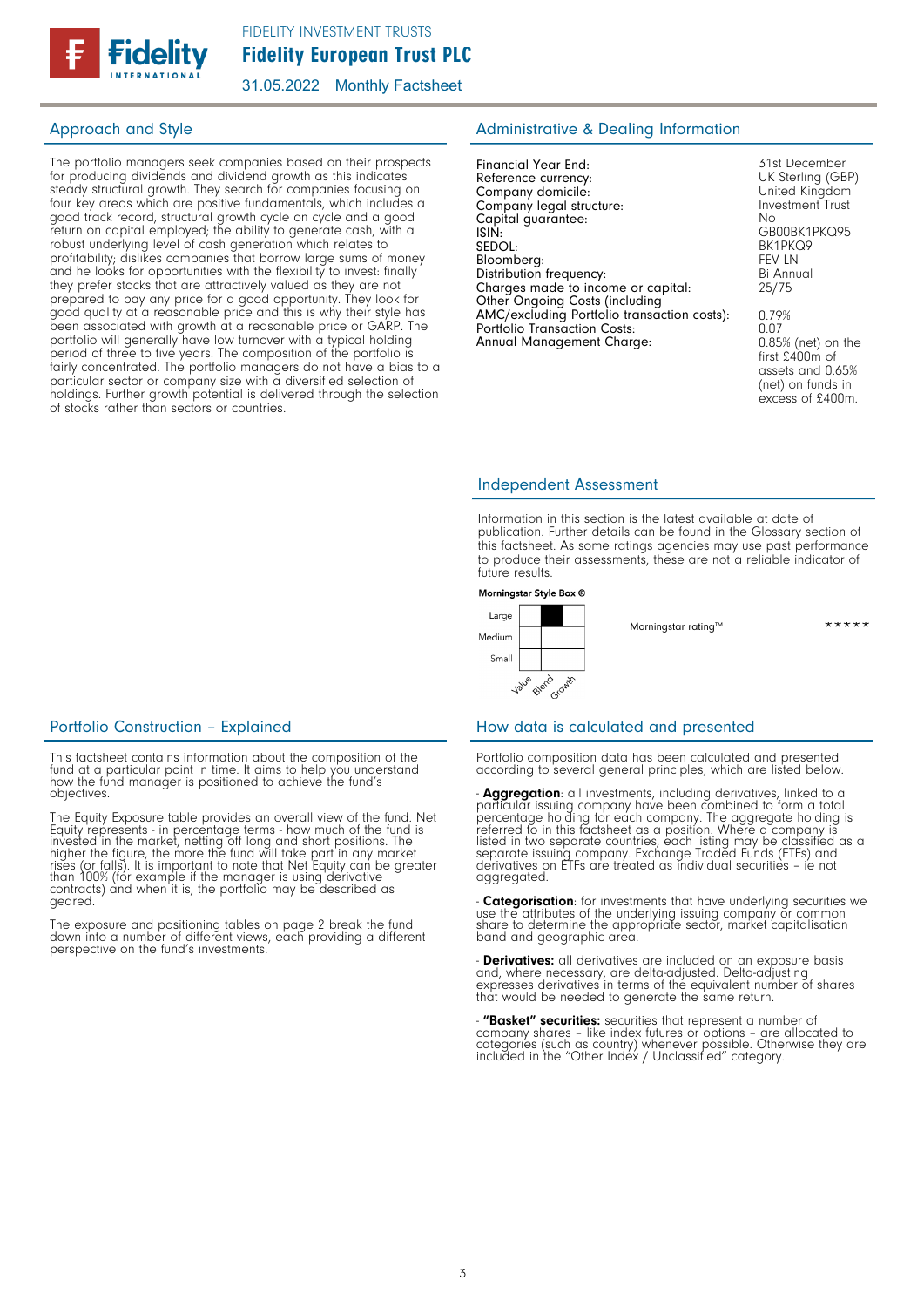

31.05.2022 Monthly Factsheet

## ESG Metrics

The factsheet is a snapshot of the portfolio at the date indicated above. ESG ratings distribution may vary over time. Representation of this data is for informational purposes only. If the SFDR classification is shown as 6 below then this fund does not promote environmental or social characteristics nor does it have a sustainable investment objective. If it is shown as 8, the fund promotes environmental or social characteristics. If it is shown as 9, the fund has a sustainable investment objective. Product-specific information can be found on our website at www.fidelityinternational.com

## Sustainability Characteristics (31.05.2022)

|                                               | Fund | Index |
|-----------------------------------------------|------|-------|
| MSCI ESG Fund Rating (AAA-CCC)                | AAA  | N/A   |
| Weighted Average Carbon Intensity (tCo2e/\$M) | 61.7 | 143.5 |
| Carbon Footprint (tCO2/\$M Invested)          | 47.8 | 122.3 |
| <b>SFDR Classification</b>                    | N/A  | N/A   |

\*N/A will be displayed if there is no ESG data available for the fund/index or if the coverage of underlying securities is under 50%. \*NR - Not rated

## MSCI Ratings Distribution % (31.05.2022)



### Glossary

MSCI ESG Fund Rating: This shows the funds ESG rating based on the Quality Scores given to the fund by MSCI. This ranges from AAA, AA (Leader), A, BBB, BB (Average) to B, CCC (Laggard).

Weighted Average Carbon Intensity: is calculated as the sum of each portfolio weight multiplied by the Co2e per \$M of Revenue of each holding. This metric provides a snapshot of the fund's exposure to carbon-intensive companies and includes scope 1 and scope 2 carbon emissions.

Carbon Footprint: Provides a normalized snapshot of the funds contribution to carbon emissions.

SFDR Classification: Shows the classification given to each fund as part of the EU Sustainable Finance Disclosure Regulation (SFDR). Article 9 funds aim to achieve an ESG outcome and are products with ESG objectives. Article 8 funds focus on promoting ESG characteristics and this must be a primary focus of the product. Article 6 funds integrate sustainability risks into investment analysis and decision-making, without the funds promoting environmental or social characteristics or having sustainable investments as their objective.

MSCI Ratings Distribution: This shows the percentage distribution of ESG ratings in the fund, based on the Net Asset Value of holdings excluding cash, liquidity funds, derivatives and Exchange Traded Funds.

#### **Disclaimer**

ESG Rating Source: ©2022 MSCI ESG Research LLC. Reproduced by permission, no further distribution. MSCI ESG Research LLC and its affiliates (the "ESG Parties"), obtain information from sources they consider reliable, none of the ESG Parties warrants or guarantees the originality, accuracy and/or completeness of any data herein. None of the ESG Parties makes any express or implied warranties of any kind, and the ESG Parties hereby expressly disclaim all warranties of merchantability and fitness for a particular purpose, with respect to any data herein. None of the ESG Parties shall have any liability for any errors or omissions in connection with any data herein. Further, without limiting any of the foregoing, in no event shall any of the ESG Parties have any liability for any direct, indirect, special, punitive, consequential or any other damages (including lost profits) even if notified of the possibility of such damages. The information is as at the date of production based on data provided by MSCI. There may be timing differences between the date at which data is captured and reported. For more up to date information, you can visit https://www.msci.com/esg-fund-ratings

Carbon Data Source: Data provided by ISS ESG. All rights in the information provided by Institutional Shareholder Services Inc. and its affiliates (ISS) reside with ISS and/or its licensors. ISS makes no express or implied warranties of any kind and shall have no liability for any errors, omissions or interruptions in or in connection with any data provided by ISS. The information is as at the date of production based on carbon data provided by ISS. There may be timing differences between the date at which data is captured and reported. SFDR Classification is assigned by Fidelity in line with the EU Sustainable Financial Disclosure Regulation.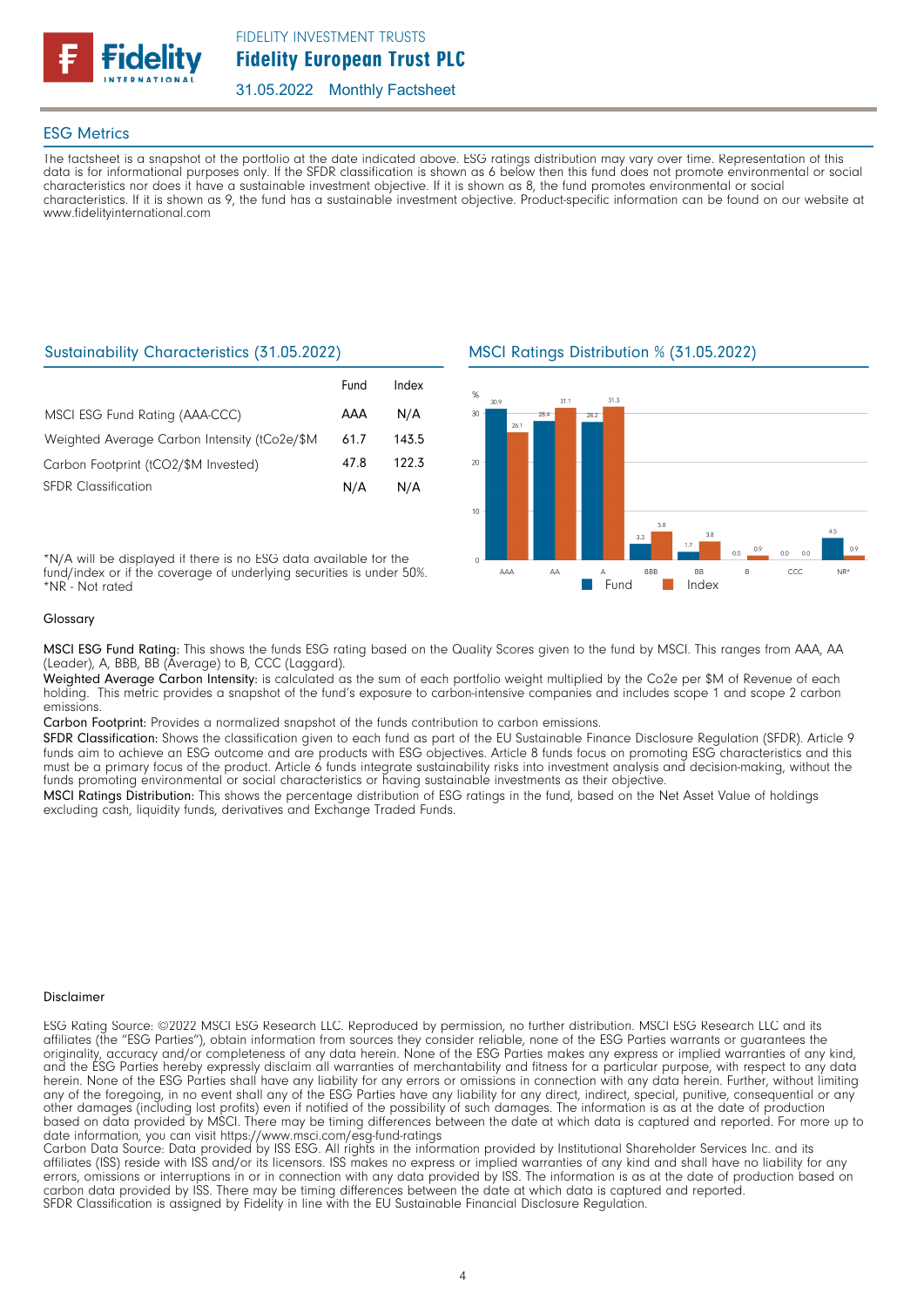

## Glossary / Additional Notes

### Equity Exposure notes

#### GROSS MARKET EXPOSURE

Gross Market Exposure is the total of long exposures, plus the total of short exposures, and less the total of exposures hedging the portfolio, expressed as a percentage of shareholders' funds (Total Net Assets).

### NET EQUITY

The net positive exposure to the market with short and hedge positions subtracted from long positions.OTHER

The value of any non-equity investments (excluding cash funds) expressed as a percentage of TNA.

#### UNINVESTED CASH

This is 100% minus the fund's Net Equity exposure and minus Other. This leaves any residual cash exposure that is not invested in shares or via derivatives.

#### Investment Trust Facts

#### **NAV**

The total value of a company's assets less the total value of its liabilities is its net asset value (NAV). For valuation purposes it is common to divide net assets by the number of shares in issue to give the net assets per share. NAV calculations can include or exclude current financial year income. For the purposes of this factsheet, they are valued with assets including income and costs and with debt valued at the market.

#### PREMIUM

If the share price of an investment company is higher than the net asset value (NAV) per share, the company is said to be trading at a premium. The premium is shown as a percentage of the NAV.

#### DISCOUNT

If the share price of an investment company is lower than the net asset value (NAV) per share, the company is said to be trading at a discount. The discount is shown as a percentage of the NAV.

#### GEARING

Gearing is the Market Exposure figure (either gross or net) expressed in excess of Total Net Assets. It represents the additional exposure to the market above Shareholders<sup>7</sup> Funds.

#### FAIR VALUE

The fair value of investments is initially taken to be their cost and is subsequently measured as follows: Listed investments are valued at bid prices, or last market prices, depending on the convention of the exchange on which they are listed; and

Unlisted investments are investments which are not quoted, or are not frequently traded, are stated at the Directors' best estimate of fair value and take account of the cost of the investment, recent arm's length transactions in the same or similar investments and financial performance of the investment since purchase.

#### General notes

#### TOTAL NET ASSETS (TNA)

The Company's total assets minus its total liabilities - also known as Shareholders' Funds. It represents the amount by which a company is financed through common and preferred shares.

#### INDEX

The index used in the positioning tables on page 2 is the index defined in the Performance Comparator section on page 1.

#### TOP NET LONG POSITIONS

Those companies in which the largest percentages of the trust's total net assets are effectively invested. Positions in other funds – including ETFs (Exchange Traded Funds) - can appear in this table, but index derivatives form part of an "Other Index / Unclassified" category which will not appear.

#### TOP OVERWEIGHT & UNDERWEIGHT POSITIONS

Those positions which have the largest active weight relative to the index. Positions in other funds - including ETFs (Exchange Traded Funds) - can appear in this table, but index derivatives form part of an "Other Index / Unclassified" category which will not appear. In the underweight table, any short position names have been withheld in line with Fidelity's disclosure policy.

#### NET LONG POSITIONS CONCENTRATION

Illustrates the weight of the top 10, 20 and 50 positions in the trust and the weight of the top 10, 20 and 50 positions in the index. It does not attempt to show the coincidence of security ownership between fund and index. The sector/industry classification used (i.e. GICS, ICB, TOPIX and IPD) varies by fund. Full descriptions can be found below.